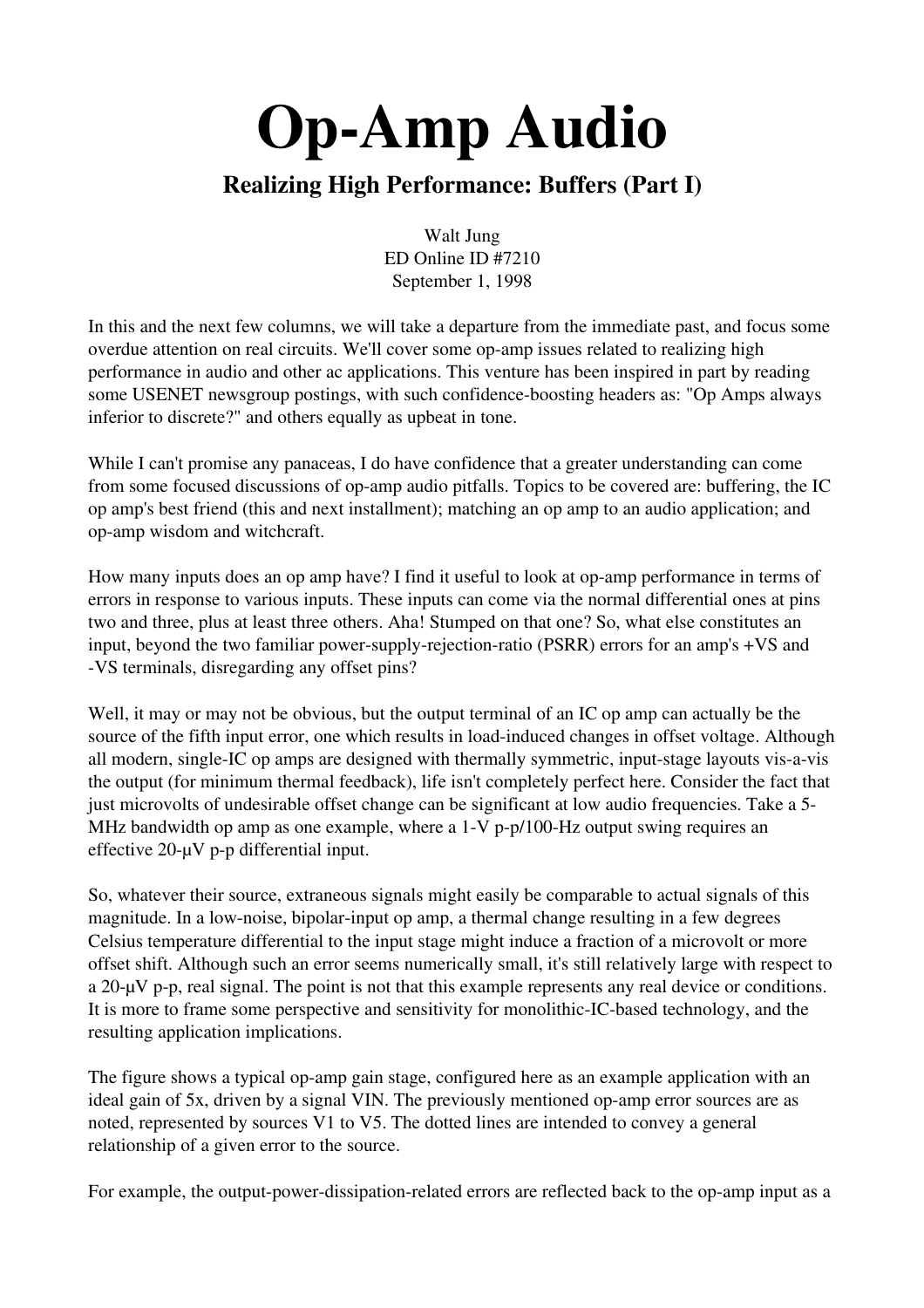thermally coupled offset change, V5. For this installment of the overall discussion, I'll concentrate on this error, picking up the others further down the road.



Both single, as well as multiple, op amps built on common monolithic substrates can be susceptible to thermal errors. This is simply because a potentially high-dissipation output stage and the errorsensing input stage are part of the same basic monolithic IC chip. In the classic reference, thermal effects in IC op amps were discussed, and modeled as an additional feedback path, which can limit available gain.1

It is worth noting that IC designs are a diverse extreme away from conventional pc-board discrete circuits, which are by definition, loosely-coupled thermally. Hybrid op amps may or may not be thermally sensitive, depending on their specific substrate and layout details. Modular op amps should be relatively insensitive to thermal effects, unless potted with a thermal compound.

Testing for thermal errors: Quantifying op-amp input-offset errors due to output loading isn't totally straightforward, but it isn't impossible either. For audio-oriented use, one straightforward technique is to measure output THD+N and/or other distortions under both heavy and light output-loading conditions. This will reveal degradation due to thermal-coupling effects. However, dc and lowfrequency testing may actually give some greater insight into what happens to an op amp as it undergoes heavy loading. This is because one can literally see the changes in transfer function, as output loading changes.

Relatively simple, dc X-Y plots can give visual indications of amplifier linearity under load. See Reference 2 for an example of a single-op-amp test circuit for plotting amplifier input drive on the Y axis vs. loaded  $\pm$  output swing on the X axis. This test is easily expanded to include loaded and unloaded comparison conditions, which can then reveal dynamic-thermal-error components, as well as transfer nonlinearity.

For this article, I modified the test circuit as follows. I changed the summing-node attenuation resistors from  $1MΩ/10 Ω$  to  $100 kΩ/10 Ω$ , added a  $10-Ω$  balancing resistor in the positive input, and made the total load resistance 530  $\Omega$ . To test various op amps, I made the offset trim universal by summing a stable, variable ± voltage into the 10- $\Omega$  summing resistor via 100 k $\Omega$ . If you repeat this setup, use clean, well-balanced layout techniques and stable supplies, and you'll be able to observe 1 µV/division on your scope.

These steps make the new VY error scaling 100  $\mu$ V/V, which is easily sensitive enough to see  $\mu$ V-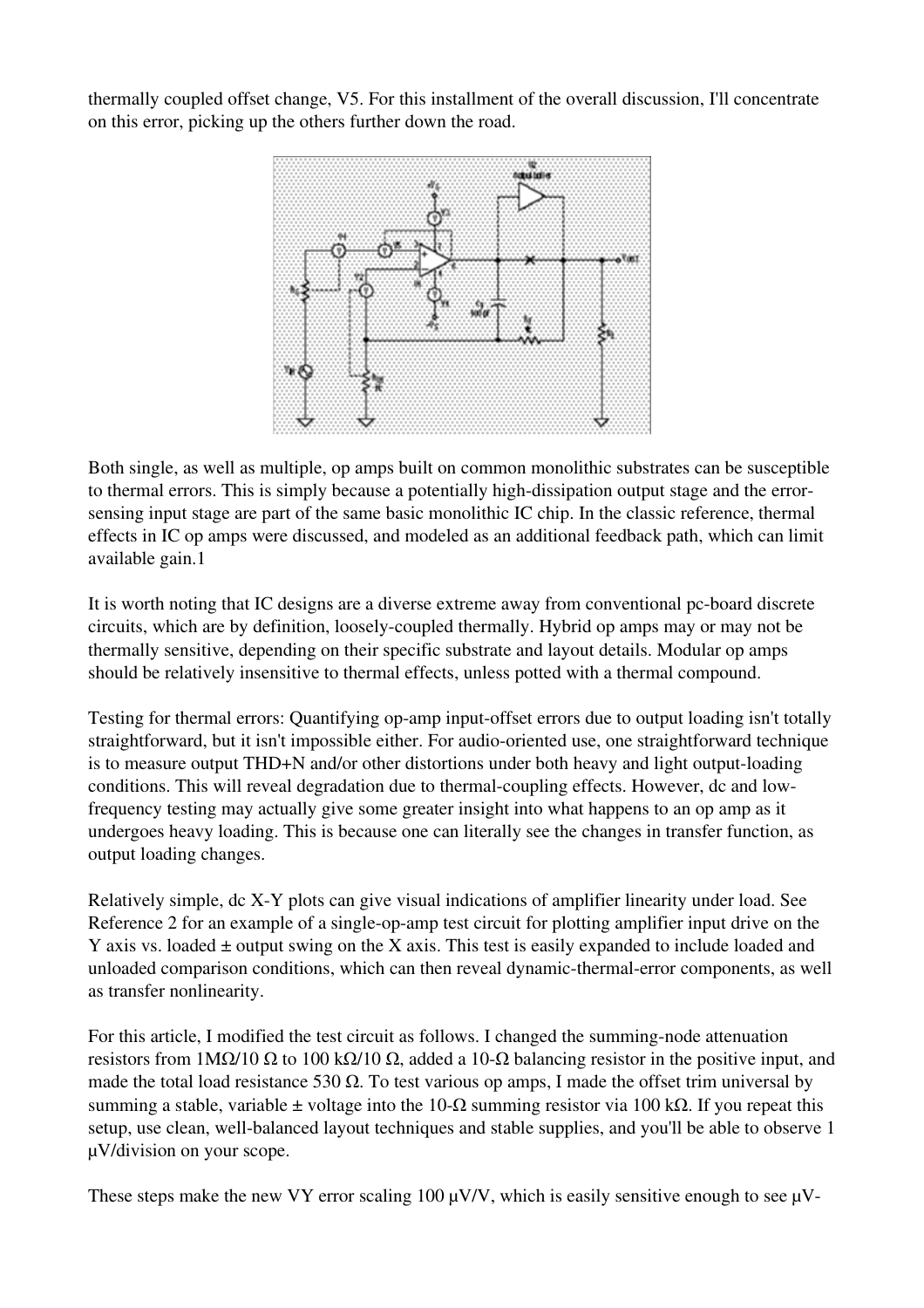level input changes with 10-mV/division scope scaling. The display allows you to measure loaded and unloaded gain, as well as associated changes in slope, which represents device nonlinearity.

With a  $\pm 10$ -V output, and 530- $\Omega$  loading, nonlinearity is readily evident with standard 5534 audio IC op amps. In one sample, the offset shift and slope changes from low load to full load. This results in about 60 µV of offset change, with a steep slope change with polarity reversal (although this is a large shift in terms of the error change, it is still relatively small vis-a-vis the  $\pm 10$ -V output).

Precision low-noise op amps such as the AD797 and LT1115 are much more well-behaved for this test, with similar-conditions errors of about  $1 \mu V$ , and no radical slope changes. Look for low- and linear-slope errors, which represent linear gain, as opposed to radical changes and transfer function kinks.

Dual IC op amps are very popular, and can also be easily tested for power-dissipation-related crosstalk.3 One of the more simple, yet useful tests, is to connect channel A of a dual op amp as a grounded-input follower, with channel B configured in a closed-loop, gain-of-1000 circuit. By driving current into the A side, A-B thermal coupling can be measured at the B output. By controlling the polarity, frequency, and duty cycle of the driving current, useful information on a device's channel-to-channel thermal coupling can be obtained.

What may be surprising about some thermal errors is the relatively high frequencies at which they can be noticed. For example, a dual-output power-driver circuit, using a composite topology can be monitored for the effects of thermal crosstalk between the driven and undriven channels.4 Crosstalk components were noted up to several kHz.

Minimizing thermal errors: By using one or more of the tests above, various amplifiers can be exercised for thermal errors, and comparisons can be made to find types with the lowest thermal errors for loaded conditions. But, audio op amps tend to be more specialized, and it may be that your favorite chip just doesn't look so good for thermal errors. Not to worry, there is still a worthwhile system solution, one which really turns out to be optimized for solving thermal problems and maximizing performance.

As shown in the figure, the answer is to simply split the voltage amplification (U1) and powerdelivery functions (U2) by buffering the output of an IC op amp with a dedicated circuit, chosen (or designed from scratch) for more-than-sufficient drive current. The burden of current delivery and associated power dissipation is simply (entirely) removed from op amp U1. This is shown conceptually as the optional (dotted connection) buffer stage in the figure. The buffer is activated by breaking the output line at "X," and connecting the unity-gain buffer  $U2$  as noted.

With the buffer used, the main feedback path through RF is taken after the buffer, and across the load, RL. The buffer circuit proper may include some specific details, such as bypassing, parasitic suppression resistances, etc.; this will be an individual thing. There should almost always be some sort of isolation impedance between the buffer output and the output terminal, to isolate any cable capacitance. This can either be a small, 20- to 100- $\Omega$  resistor, or the LR network described in Reference 4.

There is also a high-frequency, ac-feedback path through CF, which has the effect of removing the buffer from the circuit at very high frequencies, in this case at 1/(2¼RFCF). This also aids with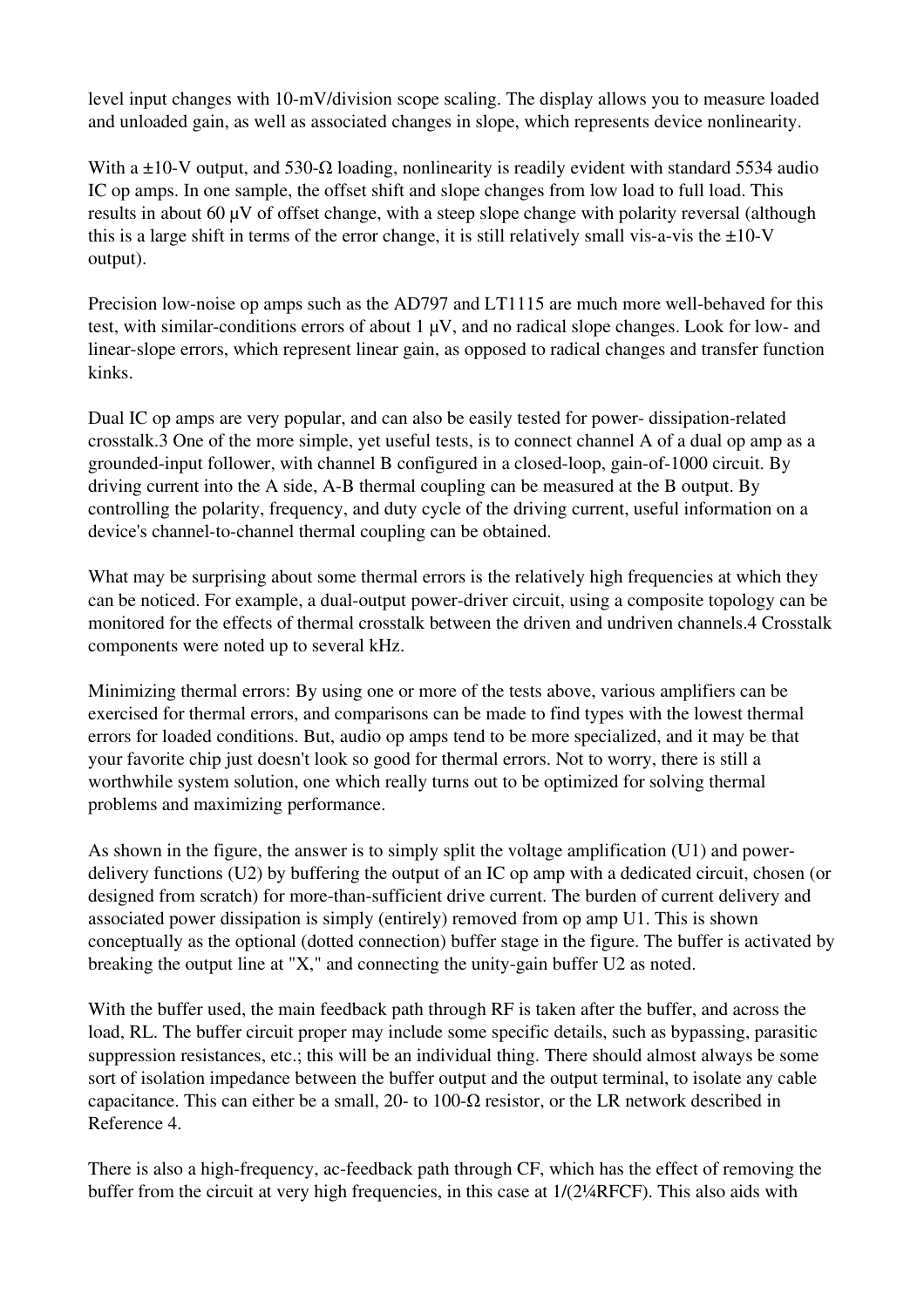stability when driving long cables or other difficult loads.

Choosing a buffer circuit: One has a basic two-path choice- an IC or a discrete circuit. ICs tend to be more desirable from points of size and efficiency, but they may not be lower in cost, or useful beyond about several hundred mA in non-heatsink packages. Discrete circuits can be tailored for any current level, but they tend to be quite busy in terms of component count, especially with such bells and whistles as current limiting and protection circuits.

Performance-wise however, both of these circuit approaches to buffering can be used, and either will allow the highest realizable performance for a given op amp. If an IC buffer is used, one can almost have the cake while eating it, too. This is done by packaging a simple, four-lead IC buffer like the BUF04, and a highly linear IC op amp such as the AD744, together as a (isolated) two-chip solution in a common package. Other dedicated IC buffers I have used successfully in the past have been the OPA633, EL2003, LT1010, LH0002, and LH0033, all of which deliver  $\pm 100$  mA (or more). Video op amps like the AD811 and AD817, also work well as buffers, due to their good linearity and high-current output stages.

The U1 op-amp-circuit part can really be left to optimize from other standpoints. Whatever it is, it will be most happy when lightly loaded via a fast, linear, high-current buffer.

TIP: In the next installment we'll look at some more issues associated with buffering, and describe in detail a suitable discrete-circuit version.

References:

Solomon, J., "The Monolithic Op Amp: A Tutorial Study," IEEE Journal of Solid State Circuits, December 1974; Vol. SC-9, No. 6.

"OpenLoop Gain Linearity Test Circuit," Figure 3, Analog Devices OP177 data sheet.

"Crosstalk from Thermal Effects of Power Dissipation," Figures 24-26, Analog Devices AD708 data sheet.

Jung, W., "Composite Line Driver with Low Distortion," Electronic Design Analog Applications, June 24, 1996, p. 78.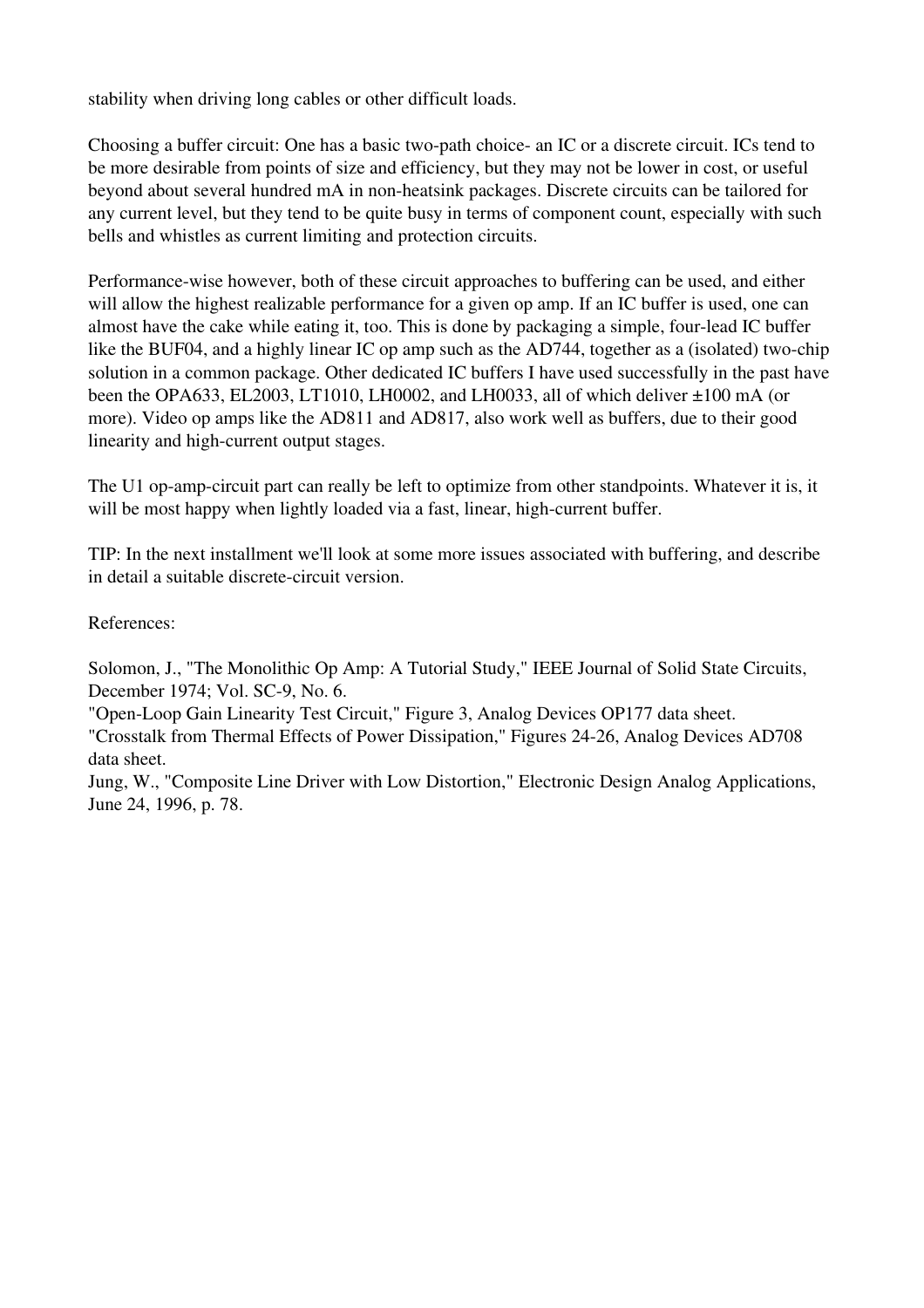## Realizing High Performance: Buffers (Part II)

Walt Jung ED Online ID #7209 October 1, 1998

Taking up where last month's column left off, here's the second part of our discussion on outputbuffer techniques as part of audio op-amp applications.

A flexible Class A buffer: To fulfill the function of the discrete version of a unity-gain buffer, consider the schematic in the figure. A number of features lend this circuit utility, and can either be built as-is or modified for specific needs. Functionally speaking, this buffer's intended to drop directly into the U2 stage of last month's general diagram.

The hookup's basic function is that of a complementary buffer, with a nominal input/output dc offset near (but not exactly at) zero. Actually, this is quite a common circuit type. It's often realized with a complementary output transistor pair, biased in turn by a pair of forward-conducting diodes driven at their midpoint by the input op amp. I used such a circuit years ago in my op amp book.1

Here, replacing the two diodes with complementary transistors still has the same basic advantage of near-zero input/output offset. But, it lowers input bias current substantially, due to the transistor gain. It can also reduce distortion due to better load isolation.

The cancellation of the forward VBEs of Q1-Q3 and Q2-Q4 is somewhat imperfect, however, as these are different device pairs. Output transistors Q3 and Q4 are 1-A types, for best gain linearity at  $100 \text{ mA}$  or more current peaks. Driver-stage devices  $O1-O2$  are general-purpose types, suitable for currents of up to 100 mA and more (much higher than used here). A version of this general complementary topology was used in the classic LH0002 buffer, where the Q1-Q2 emitter currents were set simply by resistors to the supplies. A discrete version, the "0002," was also offered.2

In this case, the respective  $Q1-Q2$  emitter currents are set up by current sources,  $Q5$  and  $Q6$ . Their output current levels, along with the use of emitter-stabilization resistors R3-R4, work to indirectly set up the output-stage quiescent current. With about  $4.5 \text{ mA}$  of current flowing in R3, Q1 is biased stably. With the VBEs of Q1-Q3 nominally equal, it can be seen that R3 and R6 will drop comparable voltages. This means that Q3 will conduct about twice the current in Q1, for the 2:1 ratio values. Thus currents set by Q5 and Q6, along with the relative resistance ratios, determine the output quiescent current.

Here, the VBEs aren't exactly equal between complements  $Q1-Q2$ , or for  $Q1-Q3$ , and the idle current in Q3 is more than 10 mA (about 13 mA). Similar reasoning applies to Q2-Q4. Either more or less output-stage current through  $Q3-Q4$  can easily be affected, simply by adjusting the relative values of R3/R6 and R4/R7 together. This is best done via the choice of R3-R4 value, leaving R6-R7 fixed.

At 13 mA of current in Q3-Q4, they operate rather rich in Class A mode-at least until heavier loads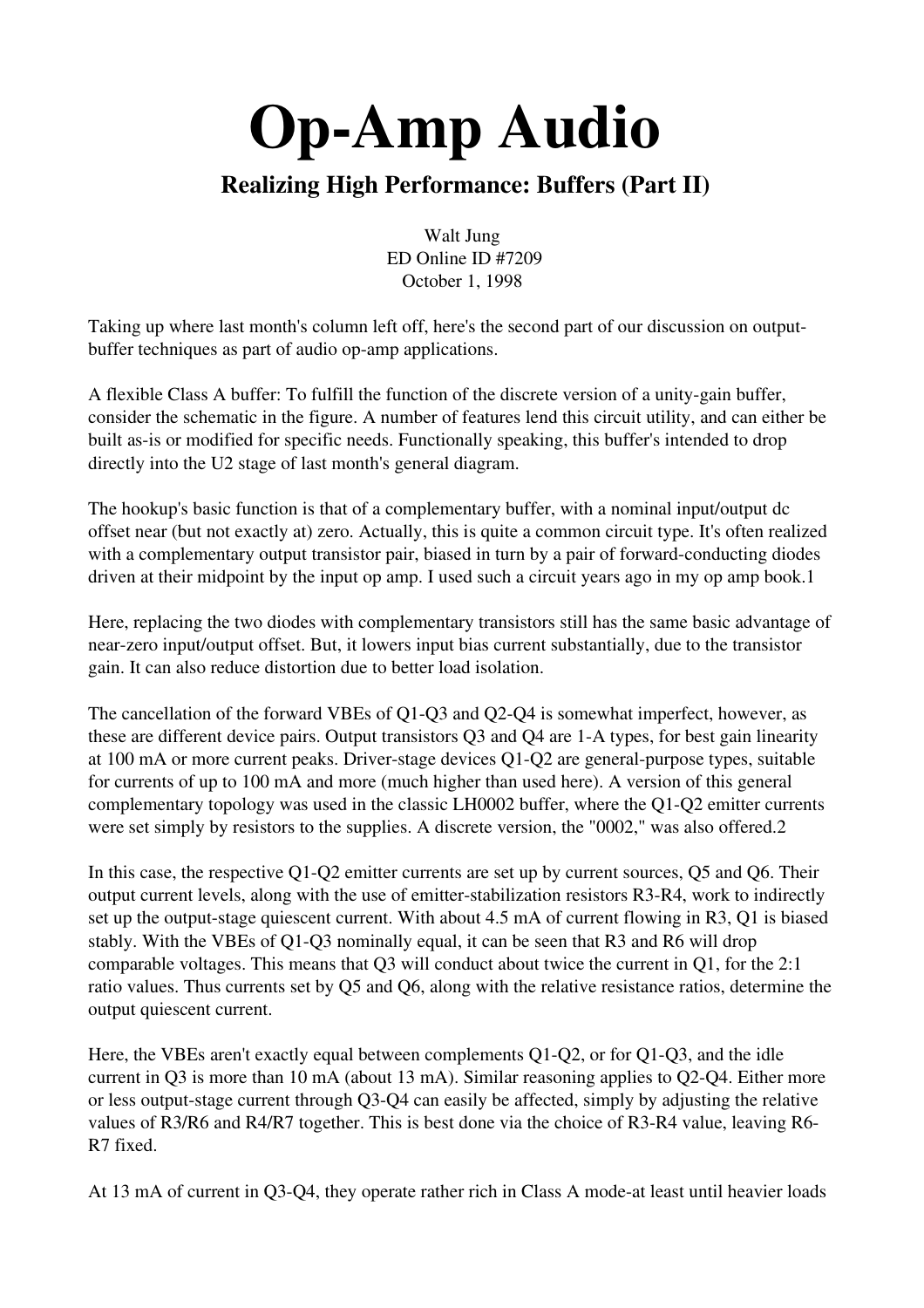should appear. For this bias level, departure from Class A will occur somewhere around 1.5 V, for a  $150$  Ω load.

The Q3-Q4 dissipation is about 200 mW each on  $\pm$ 15-V supplies, which will be OK for plasticpackaged devices like the original TO-237 devices, or the Zetex "E-line" version. Either of these packages should be used with ample pc-board copper area on the collector leads to aid in heat transfer. All circuit parts are available from international suppliers, such as Digi-Key.3

If much higher sustained currents are needed, even lower-thermal-resistance device packages can be used with  $O3-O4$ , such as the MJE171/181 or D44/D45 families. And, a lower-output-current version can be implemented by using PN2222A and PN2907A types for Q3-Q4.



Protection of this circuit is provided by several means. Without D3 and D4, the upper current limit for O3-O4 is set either by the limited-drive current  $(5 \text{ mA})$  times the gain  $(50 \text{ to } 250)$ , or by the R6-R8 values and the supplies. This current can easily reach several hundred mA, so active current limiting is very useful. The optional Red LEDs D3 (D4) provide this, clamping the drive to Q3 (Q4) when the emitter current reaches about 1.2/R6, or ~240 mA as shown. For lower levels, the LEDs don't conduct and signals pass normally. The LEDs are Panasonic types as noted.

When used within an overall feedback loop with an op-amp driver feeding  $R1$ , this buffer might need protection from overvoltage. The optional diode clamps D5-D6 provide this function. They clamp the drive to  $Q1-Q2$  when and if the R8 output is shorted-so large reverse voltages aren't seen in the circuit. With normal signals, there's just a few mV across the diodes and they don't conduct.

Performance: Ideally, a buffer such as this is transparent to signals with differing loads and with diverse levels. The circuit shown was tested standalone-that is, with no driving op amp. Tested for THD+N with both low- (150  $\Omega$ ) and high-impedance (100 k $\Omega$ ) loads, it holds up well over levels from 0.5 to 8 V rms. At the highest levels of 8 V into a low impedance, THD+N reaches a high of 0.15%. But, it quickly drops to 0.02% at 2V, and is appreciably less than .01% at 0.5 to 1 V, or within the Class A range.

For high-impedance loading, distortion for all levels is well below 0.01%, typically 0.002% for 1 V. And, for either load impedance, THD+N is also relatively independent of frequency (below 100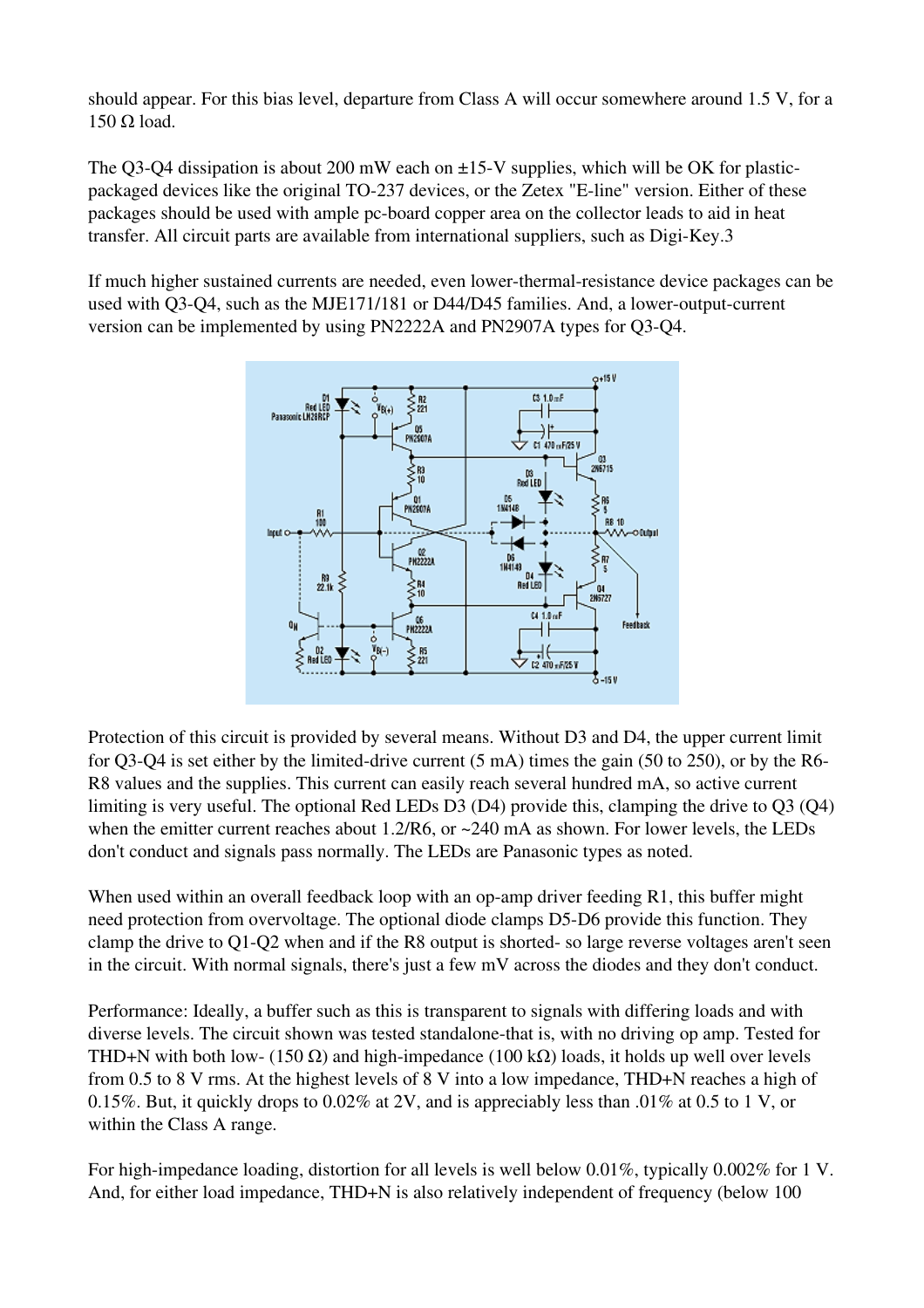$kHz$ ). Harmonics within the distortion residual at the output are predominantly third at 1- to 2-V levels.

The circuit's output impedance is essentially resistive and about 15  $\Omega$ , most of which is the R8 value. Voltage offset of the buffer will be high, in the 20- to 30-mV range, due to the inexact VBE cancellations. When used within an overall feedback loop, as illustrated last month, this offset isn't consequential. It's suppressed by the feedback loop.

Housekeeping details: Some parts of the schematic aren't directly involved with the buffer function, but nevertheless still have utility. An example is the optional npn current-source transistor, ON. This can be used to set up a fixed-current drain directly from the driving op amp's output stage, thus operating it in a richer-than-normal Class A current range and minimizing any internal Class AB effects for alternating output-signal polarities. By using the high dynamic impedance of a transistor for this function, a fixed steady current can be taken from the op amp without loading it dynamically (and possibly increasing distortion). QN's LED bias scheme of VB(−) will cause a current of 1.2 V divided by the emitter resistance to flow in the collector. For example, 1 k $\Omega$  would source 1.2 mA. For opposite polarity (current sink) loading, a pnp current source "QP" is biased by D1, with a similar emitter resistance. If used, QN or QP are PN2222A or PN2907A types.

As noted, this buffer circuit functionally drops into the hookup of last month-that is, between the op amp and the load. The feedback path is taken before isolation resistor R8, providing simple, effective load isolation for the buffered op amp.

When driving low-impedance loads, decoupling of the high-load currents is accomplished with large, local electrolytic bypasses  $C1-C2$ , with their shared point returned to the load common. Because of the wide transistor bandwidths used, layout and wiring can also be critical. C1-C2 should be augmented by local, low-inductance high-frequency bypasses, such as  $1-\mu$ F/50-V stacked-film types C3-C4, located physically near Q3-Q4.

It's worth noting that long lines, which appear as a capacitive load, are lowimpedance loads. Even if terminated at the far end in a moderate resistance value  $\left(\sim 10 \text{ k}\Omega\right)$ -for high frequencies, the effective load such lines present to the amplifier is still low (XC for 10 nF looks like 800  $\Omega$  at 20 kHz). R8 is a load isolator, and can be increased if necessary.

Further suggestions: It should be obvious that this circuit is readily adaptable for various needs. If used on other supply voltages, the current in LEDs D1-D2 would benefit by being stabilized, perhaps by something as simple as a 1-mA JFET current diode in place of R9.

The output transistors (and their operating point) are best chosen to maintain the lowest distortion for the particular loads and operating level. Remember: The distortion figures quoted are for the buffer alone. A well-chosen driver can lower it even further.

TIP: These first two installments on high-performance audio with ICs and discretes have focused on choosing (or designing) a buffer stage for best overall performance. In IC op amps with poor thermal design, heavy output load ing can cause shifts in effective input offset, as well as associated linearity changes. These load-dependent shifts can be identified with testing, allowing easier device selection to minimize this problem.

However, simply buffering the amplifier's output with an isolated-package circuit removes this source of error, and maximizes op-amp linearity. This step is recommended wherever it's practical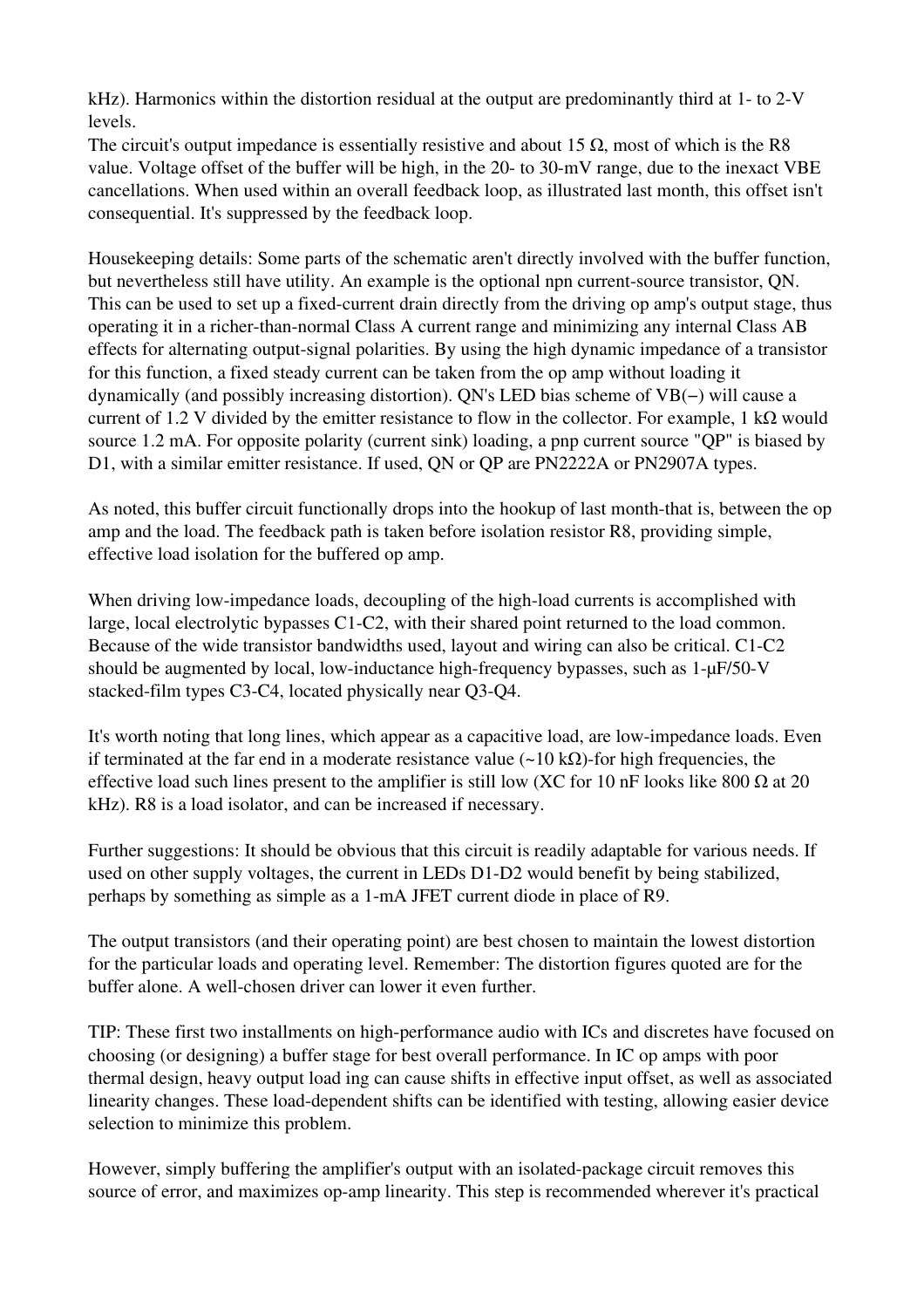and needed. Buffer circuits can be chosen from a number of ICs expressly designed for such tasks, as was noted last month. Or, they can be designed to match a given set of conditions, as in this example.

The ability to adapt and hone a circuit's operational characteristics precisely to an application is a major hallmark of discrete circuitry, as this example shows. In contrast, adaptability to different drive and bias levels isn't something IC buffers can do, at least not in the manner here. One needs to choose either the flexibility and diversity of the discrete approach (at the expense of component count), or the small size and component efficiency of the IC approach (at some expense of bias and drive flexibility). In any event, enjoy those low distortion, Class A sounds!

#### Acknowledgments

In preparing the last two columns, I appreciated helpful comments from audiophile friend and design consultant John Curl.

#### References

Jung, Walter G., "Output Buffering," Fig. 7-32, Ch. 7, IC Op-Amp Cookbook, Third Edition, Prentice Hall, 1986.

Jung, Walt, and Childress, Hampton, 'Output Ills' and 'High Speed Buffers,' sections in "POOGE4: Philips/Magnavox CD Player Mods, Part 2," The Audio Amateur, issue 2/1988.

Digi-Key Corp., 701 Brooks Ave. South, Thief River Falls, MN 56701-0677;  $(800)$  344-4539; http://www.digikey.com.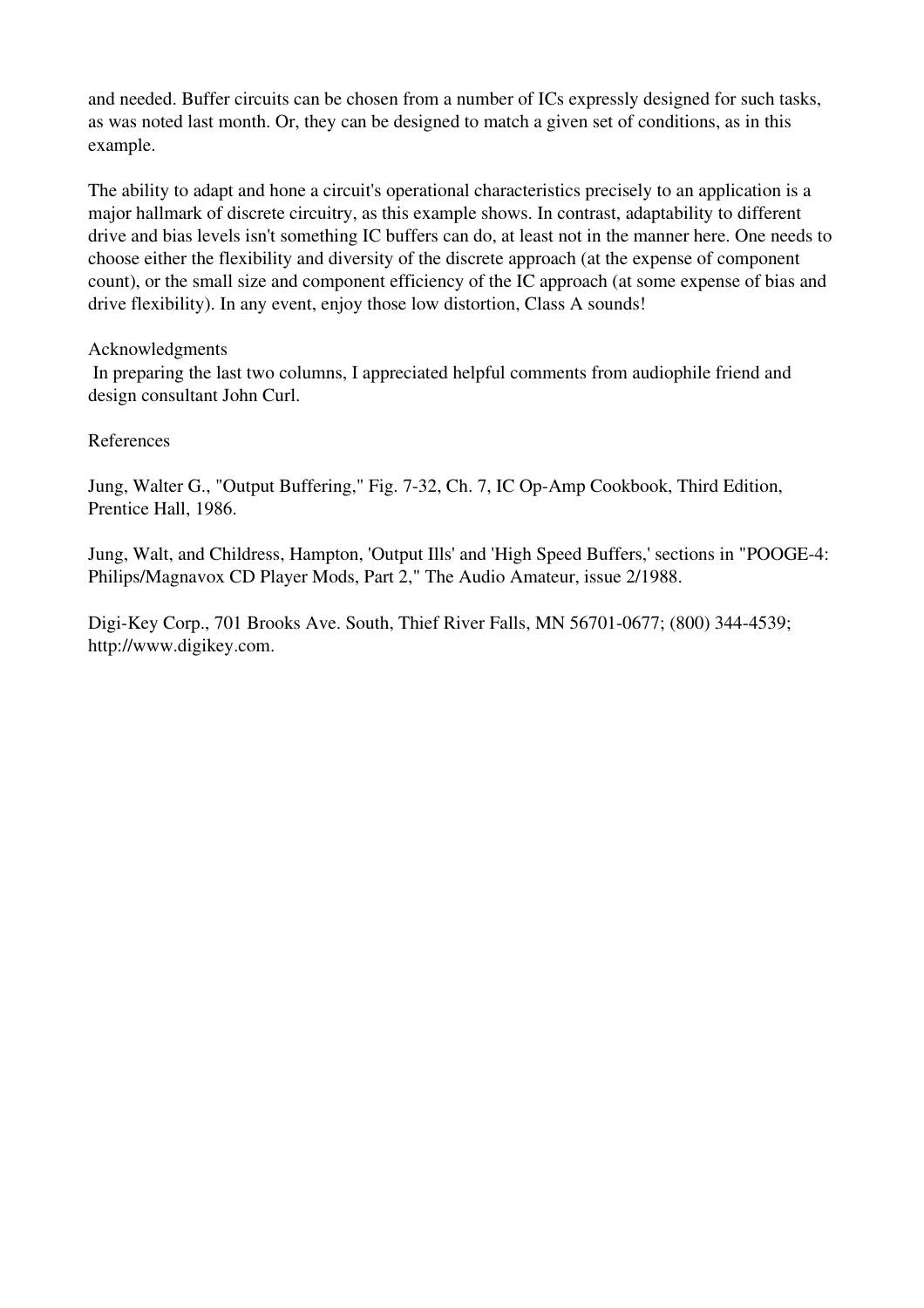#### Realizing High Performance: Bandwidth Limitations

Walt Jung ED Online ID #7207 December 1, 1998

For this November Analog Special installment, we'll take a look at some of the very basic issues surrounding op amps used within high-quality audio circuits. A parameter which ultimately affects a gamut of op-amp performance specs is device gain-bandwidth. This is related to the device's openloop bandwidth and gain in predictable ways. These interrelated issues, along with the nature of the feedback for a particular application, ultimately become major quality determinants.

The open-loop bandwidth problem: Virtually all conventional voltage-feedback-type op amps have a high open-loop gain (\* 100 dB), and a relatively low open-loop bandwidth (10 to 100 Hz). By voltage feedback, we specifically mean the classic op-amp types with symmetrical  $\pm$  inputs, and are excluding current-feedback types (at least for now). Of course, this voltage-feedback category includes audio-specialized types, as well as more conventional non-audio ones.

All such amplifiers are designed to be flexible and easily applied within an overall feedback system with closed-loop stability usually down to unity gain. For unity-gain stability, the application of feedback demands a controlled rate of open-loop roll-off. This roll-off is a uniform 6 dB/octave gain reduction with frequency. The associated  $90^\circ$  phase lag of such an open-loop response will guarantee closed-loop stability for any feedback level.

But herein lies the rub. What seems like a relatively simple system trade-off in design philosophy may not actually be so. Why is this? Isn't any op-amp-based audio design more simple than a classic RC-coupled transistor gain stage? A more complete answer here is a rather complex one, and it involves an understanding of the feedback process. It also involves implications of applying the feedback around what can often be imperfect amplifier hardware. For example, a nonlinear op-amp input stage, combined with less-than-optimum-bandwidth.

We do know that an op-amp-based gain stage can be just about as simple as it gets system-wise-at least on the surface. It consists simply of the op-amp device itself, plus a pair of resistors to set the desired gain (see the figure from Part 1, Electronic Design, Sept. 1, p. 166). Unfortunately, the underlying weaknesses of how such a feedback-based amplifier can degrade some aspects of overall performance often gets bypassed, particularly when there is pressure to employ only standard, lowcost ICs (such as 5532 types and their derivatives).

An op-amp gain stage is unrivaled in utility, a feature which is very compelling. But, it trades off open-loop gain for bandwidth, operating within the constraints of a constant gain-bandwidth product. For the 5532 mentioned, the applicable gain-bandwidth is 10 MHz, and the open-loop gain is 100 dB (105 V/V). Thus, the open-loop bandwidth is 100 Hz. Actually, a close examination of the 5532 data sheet shows more like 200 Hz, due to the fact that this particular topology uses a feedforward technique, which boosts gain-bandwidth at lower frequencies. But, in general, the available small-signal gain at any given frequency is defined by the op amp's gain-bandwidth. Note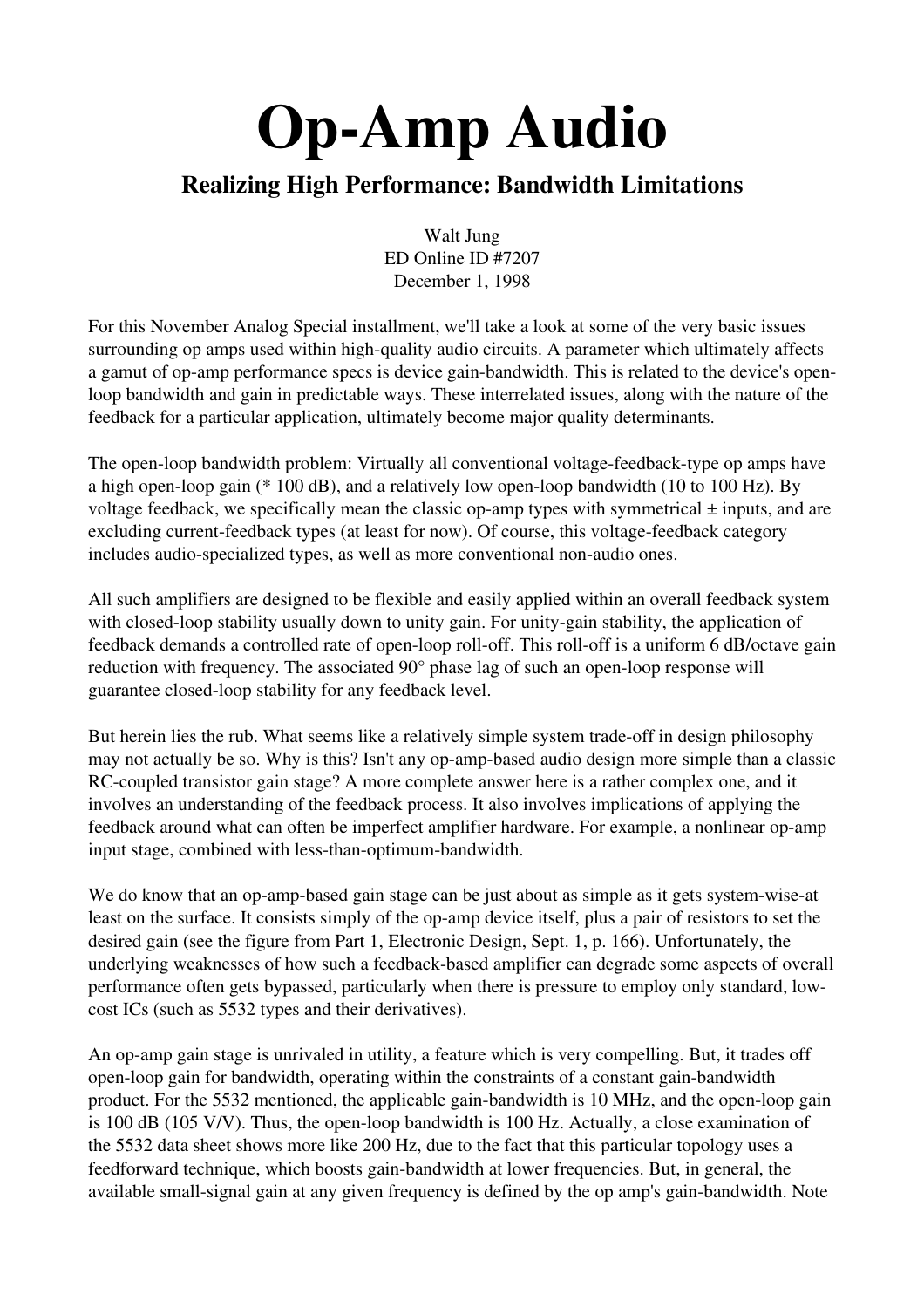the emphasis here on the small-signal aspect. And, it's helpful to understand that the application of different feedback does not change a given device's basic gain-bandwidth-it only reallocates it to some different closed-loop gain and bandwidth.

All of this may seem reasonable enough, until we go a step further, and consider the fact that the opamp gain-bandwidth is based upon the small-signal transconductance  $(g_m)$  of the input-stage transistors, plus a fixed compensation capacitor (usually internal). If we consider this compensation cap fixed (for this discussion, at least), it should be obvious that the gm of the input devices is also fixed, ideally. In other words, it doesn't vary with the input signal level.

But, within real devices, the gm most certainly does vary. In fact, those devices that are best in terms of voltage noise performance-bipolar junction transistors (BJTs)-are worst in terms of their transconductance linearity. Barrie Gilbert has explored many of these non-ideal op-amp performance limitations in some recent EDTN columns.1,2 Reference 2 includes a mathematical distortion analysis of an op amp. The analysis shows how an undegenerated BJT input stage (as just described) is actually quite poor in terms of standalone-mode distortion. The fundamental source of this distortion is the nonlinear gm of the emitter-coupled BJT pair, which follows a hyperbolic tangent (tanh) function. Ideally this gm would be highly linear, i.e., the inverse of a fixed resistance. While it isn't linear with a simple emitter-coupled BJT pair, it's much more so when the pair is operated with emitter-degeneration resistors, or the bipolars are replaced by JFET devices.

In an op-amp feedback circuit using such a nonlinear BJT input stage, the forward gain path typically includes the input stage as described, followed by an integrator stage which includes the aforementioned compensation cap, and a final output stage for load isolation.

When such an amplifier is placed within a simple, flat-frequency-response feedback setup, it's useful to contemplate what happens with a wideband audio signal passing through it. Consider, for example, a given input-signal level, and a flat voltage vs. frequency characteristic at the output. Increasing signal frequencies above the amplifier's open-loop corner frequency will result in a higher and higher input driving voltage to the op amp. (Not the signal input, but the actual voltage between the ± terminals.) This is a natural consequence of the feedback error correction, and the gain-vs.-frequency reduction within the op amp.

But, since the BJT input stage gm is nonlinear, and is followed by a low-pass filter in the form of the integrator, higher signal frequencies require higher amplifier driving voltages to maintain the same output levels. This means higher frequencies must necessarily drive the input stage harder, to counteract the filter roll-off. Because the input stage's gm is different with a greater input drive, it produces a different corner frequency and phase shift (compared to lower frequencies, which require less amplitude drive). Considering just a case of one output level, this is a frequency-dependent nonlinear phase response.

When the output level is further increased, this phenomenon gets worse, until at some combination of amplitude and frequency, the op amp finally reaches its slewrate limit. By definition, this occurs when the input stage is totally overloaded by the peak error voltage, at which point the output voltage from the op amp reaches its maximum rate-of-change.

So, in the absence of any corrective means, it can be shown that virtually all BJT-input-stage op amps ( either IC or otherwise) can be limited in terms of input-overload sensitivity. And, they are nonlinear prior to their overload point. This is due to their extremely high and exponentially related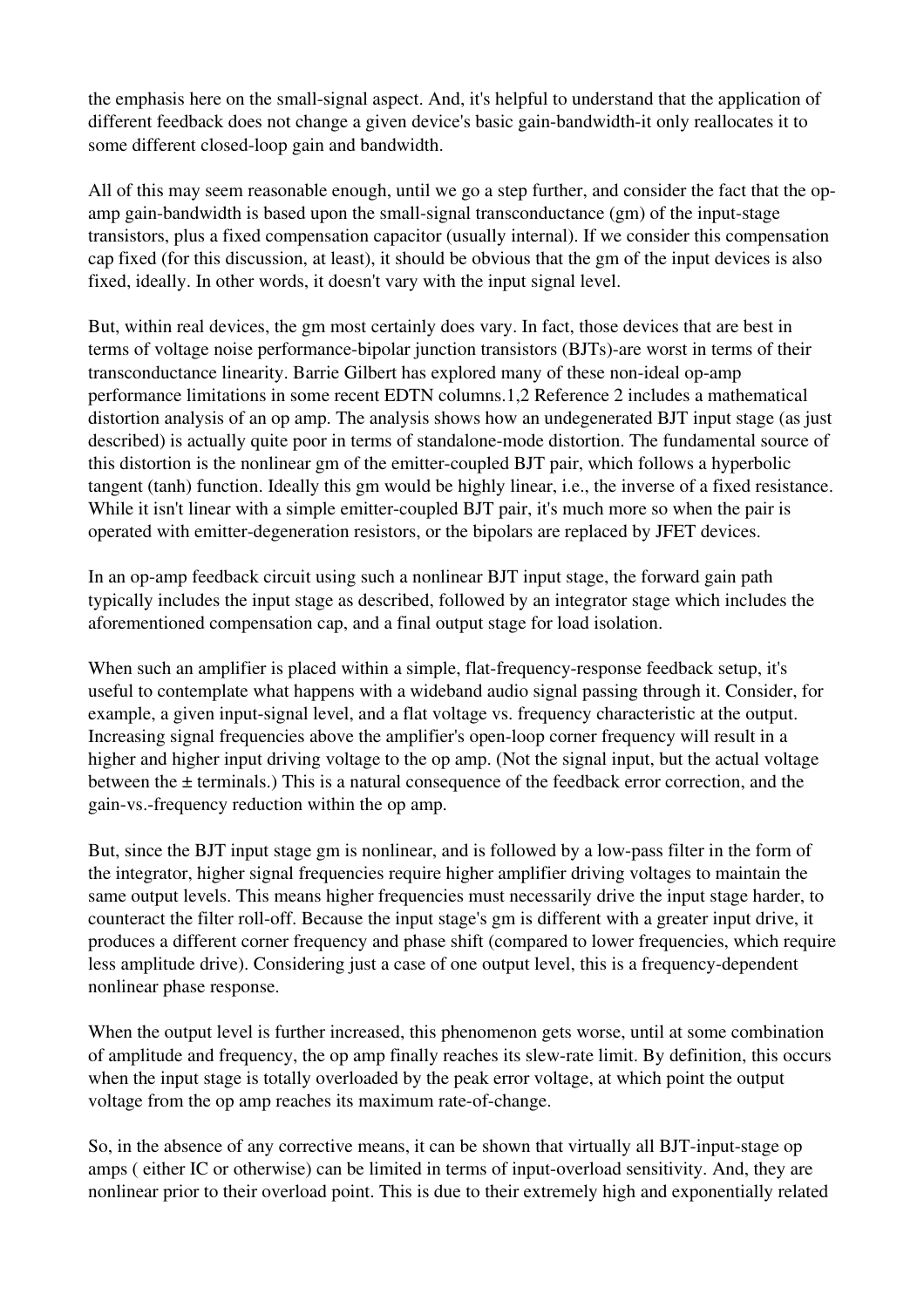gm.

To put all of this in an overall perspective, a balanced BJT differential pair will develop around 1% THD for input signals which are just under 20 mV in peak amplitude. When such an input stage is used within a 10-MHz-gain-bandwidth op amp handling a  $20$ -kHz, 10-V peak output signal, the actual amplifier driving signal will be 20 mV peak-it is just beginning to distort. If the amplifier were instead a 1-MHz "741-speed" device, the driving signal theoretically would be 200 mV peak. In practice, such an amplifier would more likely be operating in its slew-limited mode, and producing gross output distortion.

For today's audio op amps with bandwidths of 10 MHz or more, it could be argued that only the most extreme high-level, high-frequency audio signals even begin to push a non-degenerated BJTinput op amp into the nonlinear region. On the other hand, for digital signal byproducts, and other spurious out-of-band high-frequency components, the distinction may not be so clear. Here, an amplifier with more-linear input stages may be a better choice. And, if you've ever experienced spurious AM-band signal detection by a bipolar input stage op amp, you'll be able to relate to all of this, for sure!

A positive aspect of this situation is that the BJT-input amplifier can easily achieve low input-noise performance, and it is good for low-level signals. But, the not-so-good side is that it can possibly show increasing distortion and phase shift effects for high-level, high-frequency signals above the open-loop corner frequency.

Comparing BJT/JFET gm: Since op-amps are available with front ends consisting of either bipolar or JFET transistors, it is useful to compare them for overload. The gm characteristics of both 2N2222A npn BJT and 2N5457 N-channel JFET differential- pair transistors make for a good comparison (see the figure).



The relative transconductance characteristics for a ±1-V input range are displayed for both BJT and JFET differentially paired transistors. Both types use no emitter (source) resistance, and are biased by a fixed current of 1 mA. These curves were generated by PSpice, using 2N2222A and 2N5457 models available with that simulation package.

In these simulation plots, both transistor pairs are biased at the emitters (sources) by a 1-mA current source. The BJT-pair output is represented by the more steeply sloped trace in the center, with an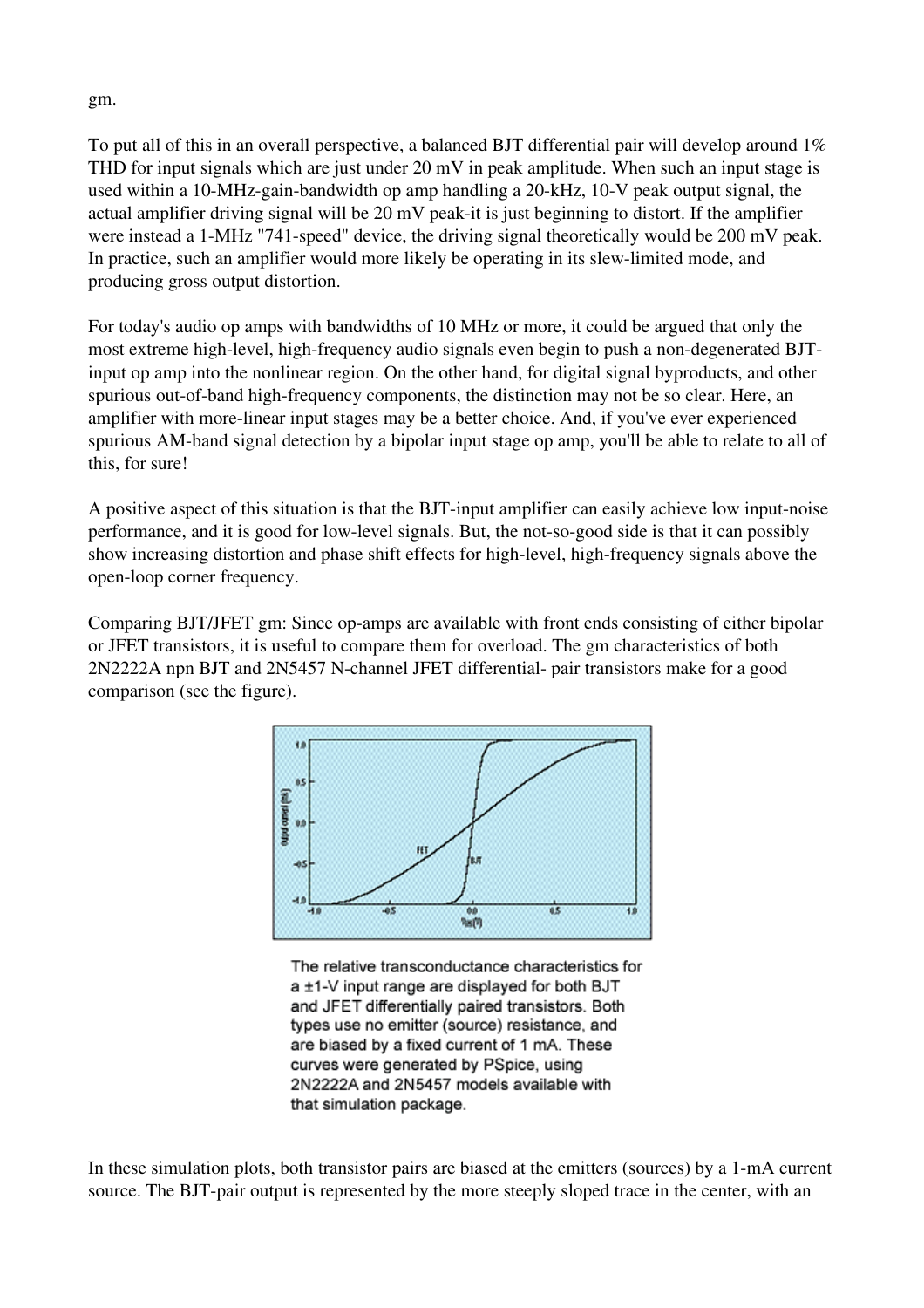input dynamic range of about  $\pm 200$  mV for the  $\pm 1$ -mA output current. Also shown is the morelinear, gradually sloped gm plot of the JFET pair, which has an input dynamic range of nearly  $\pm 1V$ for the same output current. That is quite a contrast!

These data indicate the two major points just discussed above. Namely, that the BJT-device gm is both higher and more nonlinear than that of the JFET. In fact, the degree of nonlinearity for the BJT case isn't readily apparent from this view, but it is easily revealed by comparing plots of differentiated data.

Extending open-loop bandwidth: Since the presence of an amplifier open-loop corner within the audio range, combined with feedback around a nonlinear BJT input stage, can give rise to dynamic phase shifts, a question arises: what can be done counteract it? Solutions are available in 3 forms.

1. One solution is by extending the effective open-loop bandwidth, so as to move the open-loop corner upward to 20 kHz or more. This step doesn't change the distortion in the input stage. But, it can reduce or remove the phase-modulation effects due to gm variations-as the open-loop corner is moved upward to a region where (presumably) signals either do not occur, or they occur less frequently, or at lower levels.

The route to achieving this step can be as simple as adding one (or two) resistor(s) across the amplifier integrator. This damps the integrator and lowers the open-loop gain, thus moving the open-loop corner upward in frequency (again, within the constraints of the device's gain-bandwidth product). Practically, this step is not available on many amplifiers, but those with single-node comp pins and a zero-dc-offset output stage will allow a single such resistor to be added. One example is the AD829, with a compensation pin at pin 5, and a low-noise BJT input stage. Other amplifiers may require two resistors, one from the output back to one of the null terminals, the other from the opposite null terminal to common. For example, the 5534 can be used in this fashion with nominally equal value resistors from the two null pins. A significant trade-off of this approach is that the device's dc offset will almost surely be compromised by this innerloop connection. This can in theory be corrected by a trim adjustment, but this step isn't likely to be practical.

Unfortunately, there are no common standards of what pin(s) are used for these secondarybandwidth control functions, or what the relevant resistance(s) are, so some user experimentation is appropriate here, once given the proper amp.

Viewed from a system-level perspective, there's a more elegant and less compromising solution to optimizing the open-loop bandwidth of an op-amp circuit. Use multiple-stage feedback, so that the overall input-stage-to-integrator interface is controlled by local, signal-independent transfer characteristics.

Of course, this is a much more complex solution, and a useful working example will need to wait until a later installment. It also happens to be about the only practical way one can realistically implement the open-loop bandwidth control trick using dual (or quad) amplifier packages.

2. Use more-linear devices for the input transistors, which lessens the signal phase-modulation problem by reducing gm nonlinearity. This is simply achieved by using a well chosen-op-amp. For example, one using a JFET input stage, either PFET or NFET. Both types typically have the desired lower gm. A wide variety of general purpose FET input devices are available for this task, from the TL07X series of early JFET designs, to more recent devices such as the AD744 family, and the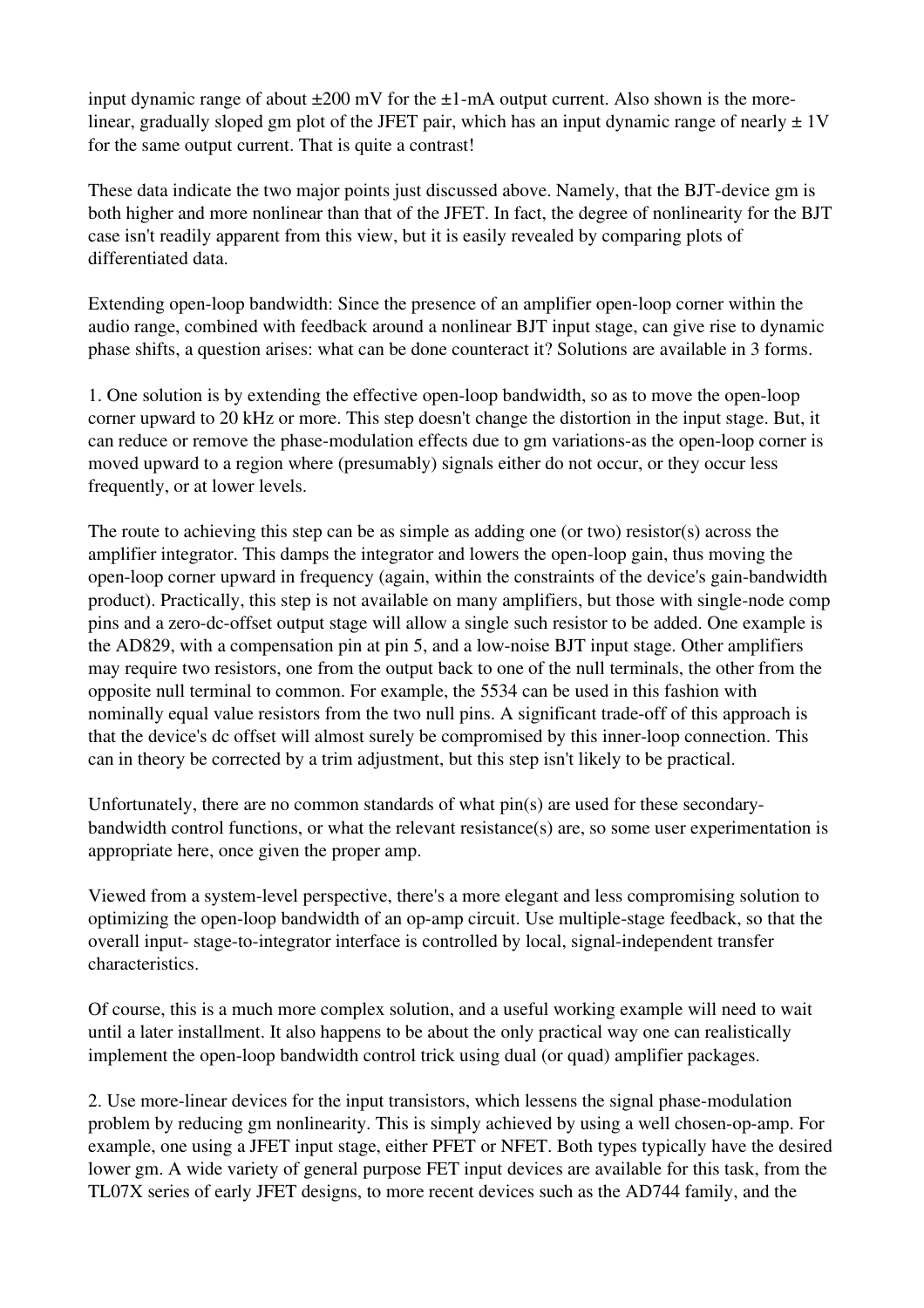recent AD825 device. Of course, one does need to be selective here, as the JFET input stage is just one part of an overall picture, and other audio-relevant issues will also need screening.

3. A third (and truly optimum) method of controlling the open-loop bandwidth of an op-amp is to simply pick a device which has an inherently high open-loop bandwidth of (preferably) 20 kHz or more. While this is difficult indeed, it is certainly not impossible. And even a bandwidth of less than 20 kHz is more useful for desensitizing the phase shift effects than is a 100-Hz open-loop bandwidth. Examples are the just mentioned JFET input AD825, with an open-loop bandwidth of just under 10 kHz, or an AD817, with a similar bandwidth. The AD817 uses a BJT input stage with emitter degeneration, which gives it very good linearity.

On the downside, amplifiers that have lower-gm input stages will typically tend to be more noisy than will their lower-noise, non-degenerated BJT cousins. This makes them useful for higher-level signals, as opposed to low-level front end applications. It is another of those system-level trade-offs a designer must make in honing a final high-performance design.

TIP: One or more of these bandwidthextension and/or linearization methods can be useful in practice, and they are recommended to you for further experimentation. In a future column, we'll show an example of a multiple-feedback-stage design which uses method 1 above for bandwidth extension and input linearization.

References:

Gilbert, Barrie, "Op-amp Myths," EDTN web site, March 9, 1998, http://www.edtn.com/analog/barrie1.htm. Gilbert, Barrie, "Are Op-amps Really Linear?" EDTN web site, June 10, 1998, http://www.edtn.com/analog/barrie4.htm.

Suggested Reading: Otala, Matti, "Feedback-generated Phase Modulation in Audio Amplifiers," 65th Convention AES, 1980, London, U.K., Preprint # 1576.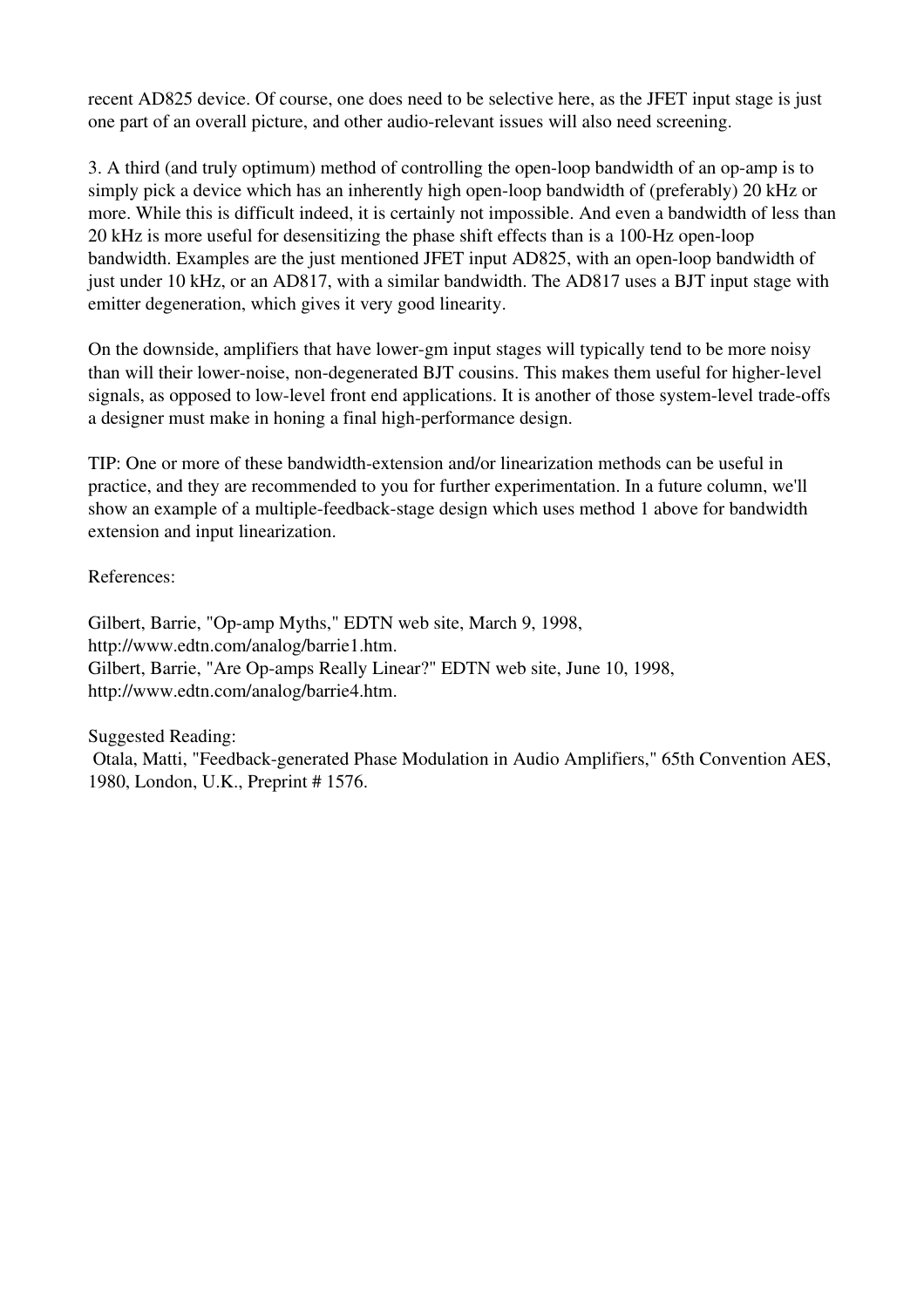## Minimizing Input Errors

Walt Jung ED Online ID #7206 December 14, 1998

For this second December issue, the column looks at a number of op-amp issues regarding their use in high quality audio circuits. For now, this wraps up the series on this topic. As noted below, this final 1998 installment also marks my departure from this regular monthly column, in order to partake in a new project.

Op-amps and audio: Recalling the imperfect op-amp gain stage model printed in the Sept. 1 column, we will first review it with regard to the error sources, V1-V5 (Fig. 1). There is an errata note for the OP177 data sheet circuit originally referenced. It was Figure 3 on early revisions, but Figure 24 now.



1. Depicted here is a noninverting op-amp gain stage with five error sources, V1-V5. Output buffering or a load-immune op amp minimizes V5. V1-V2 are minimized by matching source impedances, and V3-V4 are minimized by careful power-supply design.

In the first two parts of the series, we discussed using buffers (both IC and discrete), along with their role in minimizing output-to-input power-related errors. This error source is symbolized by V5, with the dotted coupling indicated. With the use of an appropriate U2 buffer or loadimmune op amp U1, we'll consider V5 errors negligible, and then move on to the others.

The remaining errors are  $V1-V2$  and  $V3-V4$ , four in all. But note that these are paired error sources, so if you understand how to deal with one of the pair, you also can deal with its twin. In essence, these pairs reduce to two basic types of error sources, each with distinct minimization solutions.

V1-V2 source-impedance-related errors: V1 and V2 are ac errors, and they are proportional to the impedances seen at the op amp's (+) and (−) inputs (again as indicated by the dotted coupling). Understanding a very basic semiconductor distortion mechanism is helpful here.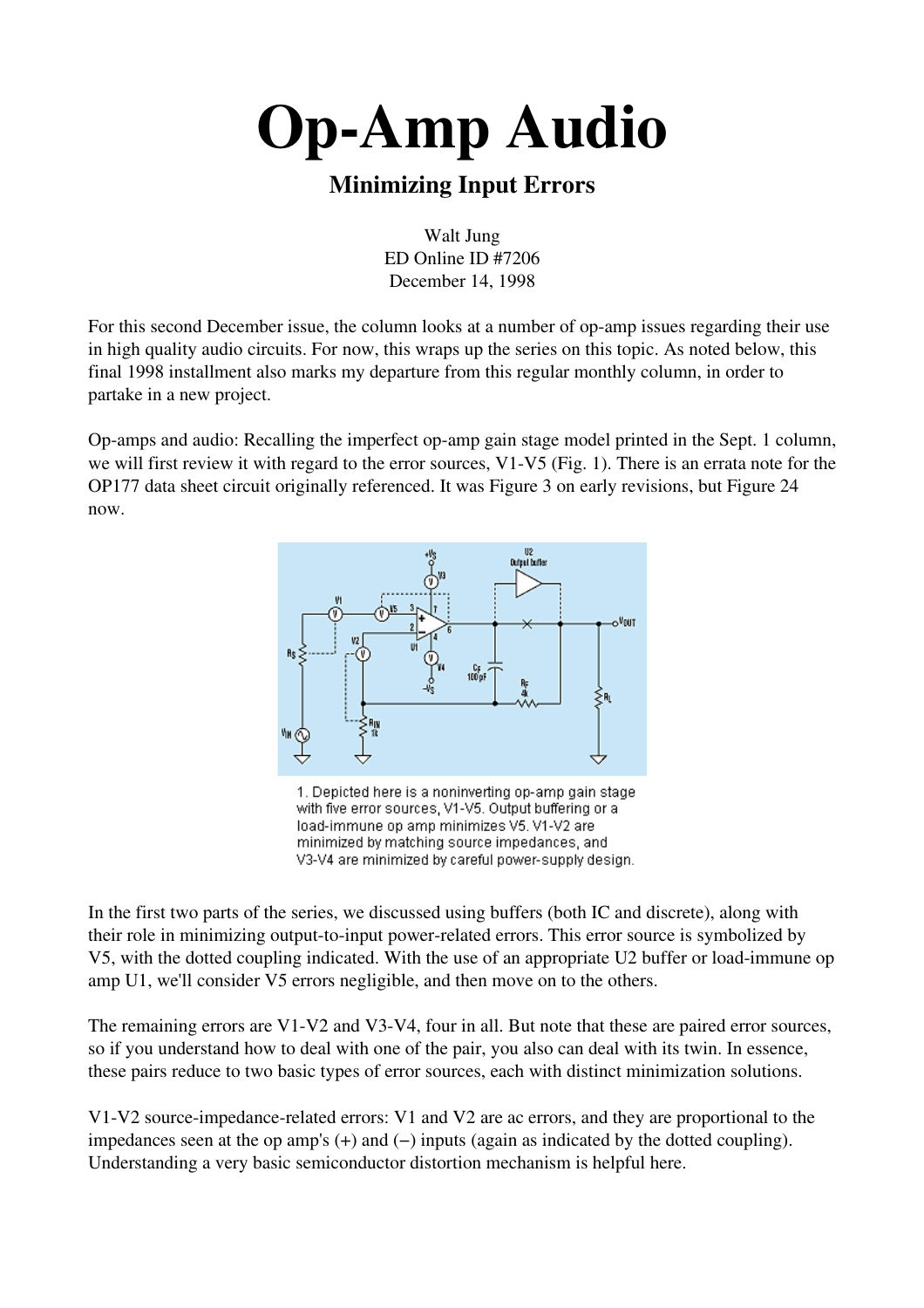A byproduct of semiconductor manufacture is the fact that often, the junction capacitance is a nonlinear function of applied voltage. Applied ac (audio) modulates this capacitance, which gives rise to even-order harmonic distortion. You can see the basis of this by studying various transistor data sheet C/V curves. Note that it doesn't matter if such junctions are within a discrete transistor or an IC, the result is the same.

For audio circuits, taking various steps can help to minimize distortion due to this nonlinear capacitance. One is to bias the capacitance to a high dc voltage. Another is keeping the ac signal swings small. A third step is to choose devices with less raw capacitance (and therefore, less sensitivity), and, finally, operating with low source impedances.

In op-amp circuit configurations, it is important to note this input stage distortion mechanism applies to non-inverting-mode operation, such as in Figure 1, where the applied common-mode (CM) voltage is highest. And, in terms of susceptible device categories, by and large it is found in op amps using junction-isolated FETs (JFETs). Note also that it is not a factor in inverting mode circuits, since by nature these don't see CM voltage.

Within JFET-input op-amps there are actually two such capacitors present, corresponding to V1 and V2 errors. They are directly in the signal path, with one appearing at each input terminal, i.e., the gate of the FET input devices. The capacitance is formed as part of the manufacturing process. It electrically appears between the corresponding input and one supply rail, or ac common (for pchannel FET amplifiers the rail is typically −VS).

In Figure 1, source resistance RS and the internal nonlinear capacitance of U1 form a low pass filter at some high frequency-usually well above the audio bandwidth. However, this seemingly innocuous relationship doesn't fully reveal what can happen in sensitive, low-distortion circuits, or if RS is high. Or, worse yet, when the op amp has appreciably higher input capacitance (as it might in the case of large-junction, low-noise input transistors). All these factors exacerbate the distortion generation.

Normally it is an audio rule-of-thumb to use low feedback resistances to minimize noise contribution. In Figure 1, the feedback source resistance  $(RS(-) = RF \parallel RIN)$  is <1 kΩ, but the input RS may be higher, so the amplifier's RS(+) and RS(−) aren't necessarily equal. In practice, given the very-low-distortion capability of today's op amps, (THD+N of −100 dB or better), it is easily possible to see distortion effects due to mismatched RS(+).

Fortunately a neat distortion solution is at hand, involving profitable use of the op amp's basic nature. Any such op amp always has two similar nonlinear capacitances, and with the input devices matched, it can be assumed the capacitors are the same. So, the distortion effects can be balanced and nulled, if within the external circuit, RS(−) is made equal to RS(+). Or, more precisely, when the total impedance seen looking out of the (−) input is made equal to that at the (+) input.

With an equal source impedance condition, the two sets of distortion components generated by the nonlinear capacitances match, or  $V1 = V2$ . Since this distortion is CM to the op amp (not differential), it is rejected. A distinct operational "sweet spot" occurs, with even-order output THD going to a minimum.

Therefore, to optimize noninverting op-amp circuits against  $V1-V2$  errors, choose RIN and RF so their Thevenin equivalent value is equal to RS, which minimizes distortion. CF, if used, can upset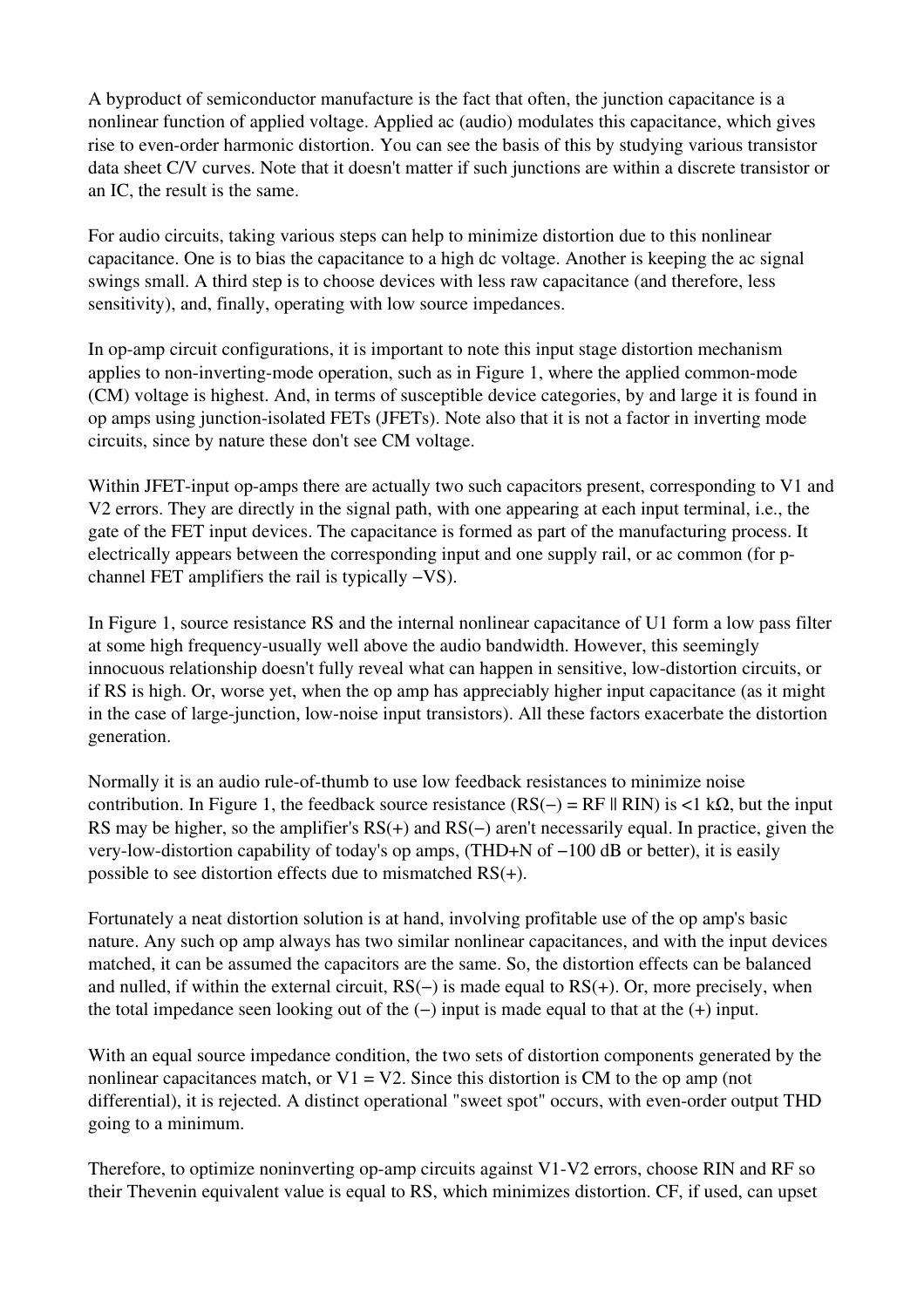exact high-frequency balance. For such cases, a compensating value can be used, from pin 3 to ground.

Wondering about your favorite op amp's susceptibility to this distortion? A good test for it is a noninverting gain stage of 2X (with RS(−) <1 kΩ), and RS switchable between <RS(−), =RS(−), and >RS(−). With V1-V2 errors, THD+N plots vs. RS can reveal higher distortion for mismatches. 1

Extrapolating JFET-input op amps to even more sensitive topologies leads us to Sallen-Key active filters, which, by definition, use noninverting amplifiers (often unity-gain, JFET-based followers). For absolutely lowest distortion here, a mirror-image network "ZS(−)" can be used in the feedback path, in lieu of a direct connection. ZS(−) is simply a dummy RC component set, to mimic the real  $\text{ZS}(+)$  filter elements, as seen looking out from the op amp's  $(+)$  input. 2 Other JFET-input op-amp circuits also can optimize RS, as described below.

V3-V4 power-supply-related errors: The two remaining errors are V3-V4, which relate  $+V_s$  and −Vs supplyrail noise to the amplifier inputs. These power supply rejection (PSR) errors are usually given in dB. Some might think these errors straightforward. But in real life, things are a bit more complex. Let's see why.

If you study a typical op-amp data sheet, you'll notice that there is a PSR spec for both  $+VS$  and −VS, as well as one for common-mode rejection (CMR). But, close inspection reveals that these are dc specs. Over audio frequencies, typical PSR behavior is plotted, and it degrades with frequency at 6 dB/octave. Common values are 100 dB or more of dc PSR (or CMR), dropping to 80 dB at 1 kHz. Ironically, such popular audio op amps as the 5532 and 5534 don't provide their users PSR and CMR curves!

Also, note that PSR will often be poorer for one of the supplies, sometimes noticeably so. CMR and PSR are related-both measuring front-end response to signals common to the normal inputs, or via the rail(s) as a signal source. It is typical to specify PSR for symmetrically varying  $(\pm)$  supply voltages. Unfortunately, real-world power sources don't always vary neatly. So, a realistic audio consideration would be to analyze things in terms of the worst PSR/CMR curve from the data sheet, and use that data at various frequencies. We'll assume an 80 dB/1 kHz PSR error in an example calculation.

An error 80dB down may sound good, until we add some mitigating factors. In Figure 1, for example, the 5X noise gain makes an 80 dB/1 kHz error about 14 dB worse, or 66 dB/1 kHz, as referred to the output. And in almost every case with conventional op amps, this still gets worse by 6 dB/octave with increasing frequency.

Putting it in perspective with an actual output signal, we'll talk in terms of op-amp input-referred errors (since that's where PSR errors couple). Assume  $1 \nabla p$ -p output at  $1 \nabla Hz$ , and an op amp gainbandwidth of 10 MHz. This means that to produce the  $1 \nabla p$ -p, the amplifier's input signal will be 100  $\mu$ V p-p. If the supply rail sees a 1 mV p-p/1 kHz noise (for whatever reason), this noise referred at the amplifier input will be 0.1  $\mu$ V p-p. The ratio of the desired signal to the noise is 60 dB-not such a good ratio. Also, consider the possibility that CMR or PSR could be worse than 80 dB, or the power-rail noise higher.

Another subtle point is that the PSR frequency-response corners for the +VS /−VS rails may vary from one another, and may also vary with respect to the open-loop-gain corner. Thus, the sample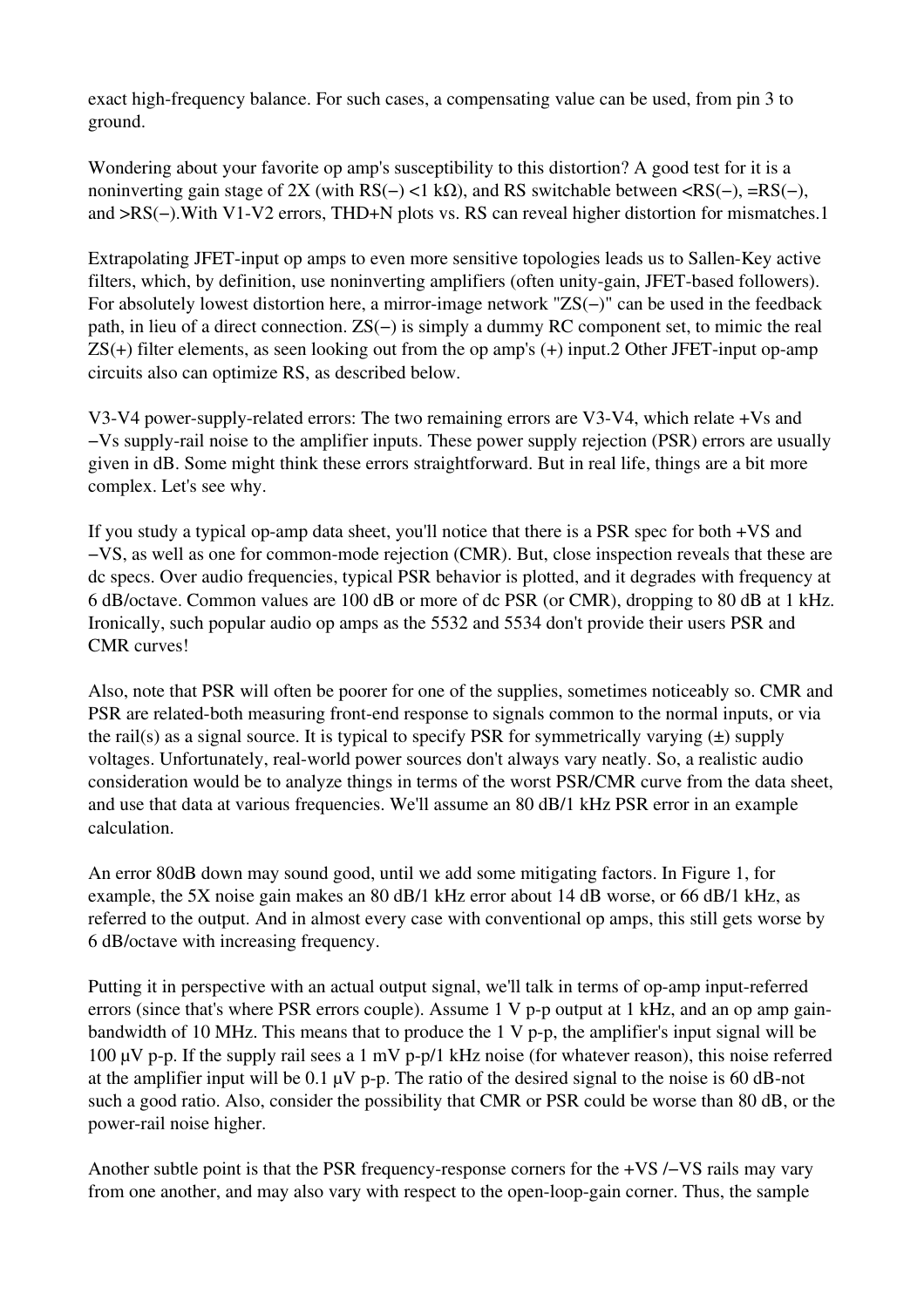numbers used here could be different in reality.

The example assumed a 10-MHz gain-bandwidth op amp. But, if we consider an op- amp with ten times the gain-bandwidth (100 MHz), the input signal reduces ten-fold, to 10  $\mu$ V p-p. With the same power-rail noise, this tends towards an effect of PSR errors of similar order (80 dB) being much more serious. In practice, such a higher gain-bandwidth op amp will very likely also have greater PSR.

The main general point being made is that real-world PSR and CMR errors can be much worse than a casual glance at a data-sheet curve may suggest. In fact, a better way to look at the topic of V3-V4 errors is to consider the rails of an op amp simply as another signal input, and proceed accordingly. Good supply regulation and bypassing will go a long way toward minimizing and controlling these errors. In fact, it isn't unrealistic to set V3-V4 error goals referred to a working op-amp input signal of 100 dB (or better). This will generally require some careful supply regulation, since you can't always count on an op amp providing  $100$  dB of V3-V4 error isolation over the applicable frequency range. Current-feedback types, for example, have typical PSR and CMR of 60-70 dB.

An optimized amplifier example: To illustrate all of the error-minimization and bandwidthextension principles discussed in this series, the circuit of Figure 2 is offered. It can be recognized as a cousin to a previous 0.5-A line-driver/headphone amplifier.3 It also has similar thermaldistortion suppression, as the U1 stage servos out U2 thermal errors. Three distinct feedback paths are used.



2. This example design applies all the concepts of the audio series, in an optimized gain-of-five stage. In addition to minimizing V1-V5 errors, it also eliminates thermal distortion and crosstalk in output stage U2. Open-loop bandwidth of the first stage is set by local feedback, and is about 100 kHz.

This line-driver circuit has an overall gain of about  $5X$ , as set by the R1-R2 loop. U2 is a dual current-feedback amplifier, allowing 50 mA or more of output while buffering U1.